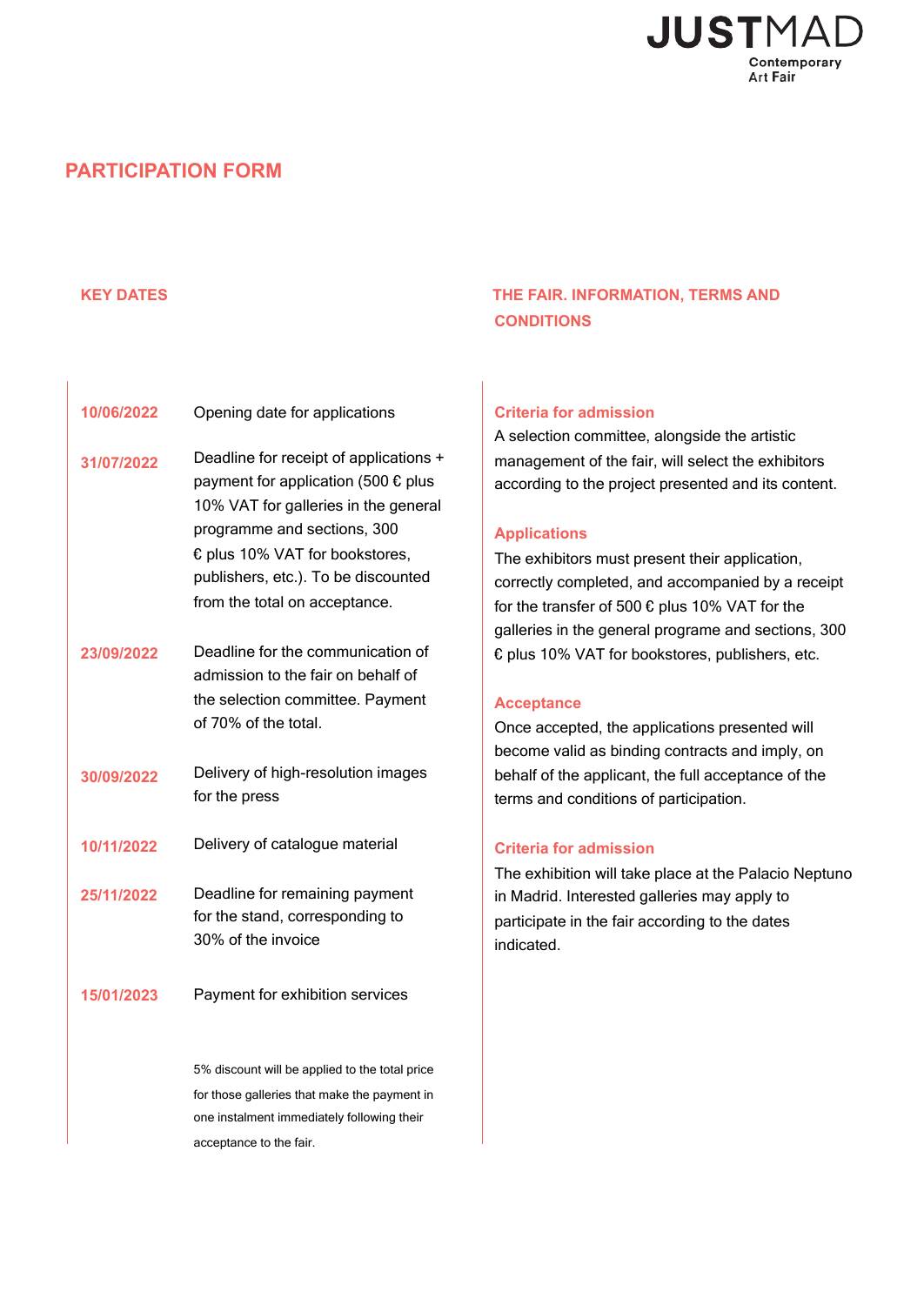# **Terms and conditions**

The participating galleries in JUSTMAD can apply to:

### **General Program**

Aprox. 17 m.l — 7.500 € Aprox. 14 m.l. — 6.000 € Aprox. 10 m.l. — 5.500 € Solo Project (curated project) — 3.500€

#### **Publications**

One table and one chair given by the organization  $-1.000 \epsilon$ 

# **Prices of the spaces**

Due to the characteristics of the Neptuno Palace, once the spaces are assigned to each gallery, the linear metre charged will be calculated. Solo Project spaces will be by invitation. 10% more VAT will be applied to all these prices.

A fee of 450€ plus IVA will be charged to the galleries for Exhibitor Services, which covers two pages in the catalogue for each gallery, WiFi, public liability insurance and participation in promotional and advertising support. Insurance of the works of art and other elements exhibited at the fair is not included and this needs to be undertaken by each exhibitor.

Applicants must attach to the application form a receipt for the transfer of 500  $\epsilon$  plus 10% VAT relating to the registration fee. This amount will be deducted from the second invoice. In the case of not being accepted, 250  $\epsilon$  will be refunded, the remainder being considered administration costs.

The deadline for the acceptance of applications will be 31 July 2022. The selection committee will meet during the month of September and the accepted galleries will be informed by 23 September 2022.

# **Information about the payment**

#### **Information about the payment**

- 500  $\epsilon$  and 10% VAT for the galleries of the general program or in sections.
- 300 € and 10% VAT application for press, publications, etc.

This amount will be deducted from the total due if the application is successful but will be considered as management costs if it is not and will not be refunded.

#### **Payment deadlines**

• Registration fees must be deposited along with the application ling.

- 70% of total amount due must be paid following acceptance of participation (minus the amount paid in advance in the registration).
- The remaining 30% must be paid before November 25th, 2022.

It is required to have paid all the bills for participate in the fair. All the payments not paid at time will charge with 5% of the total of the amount.

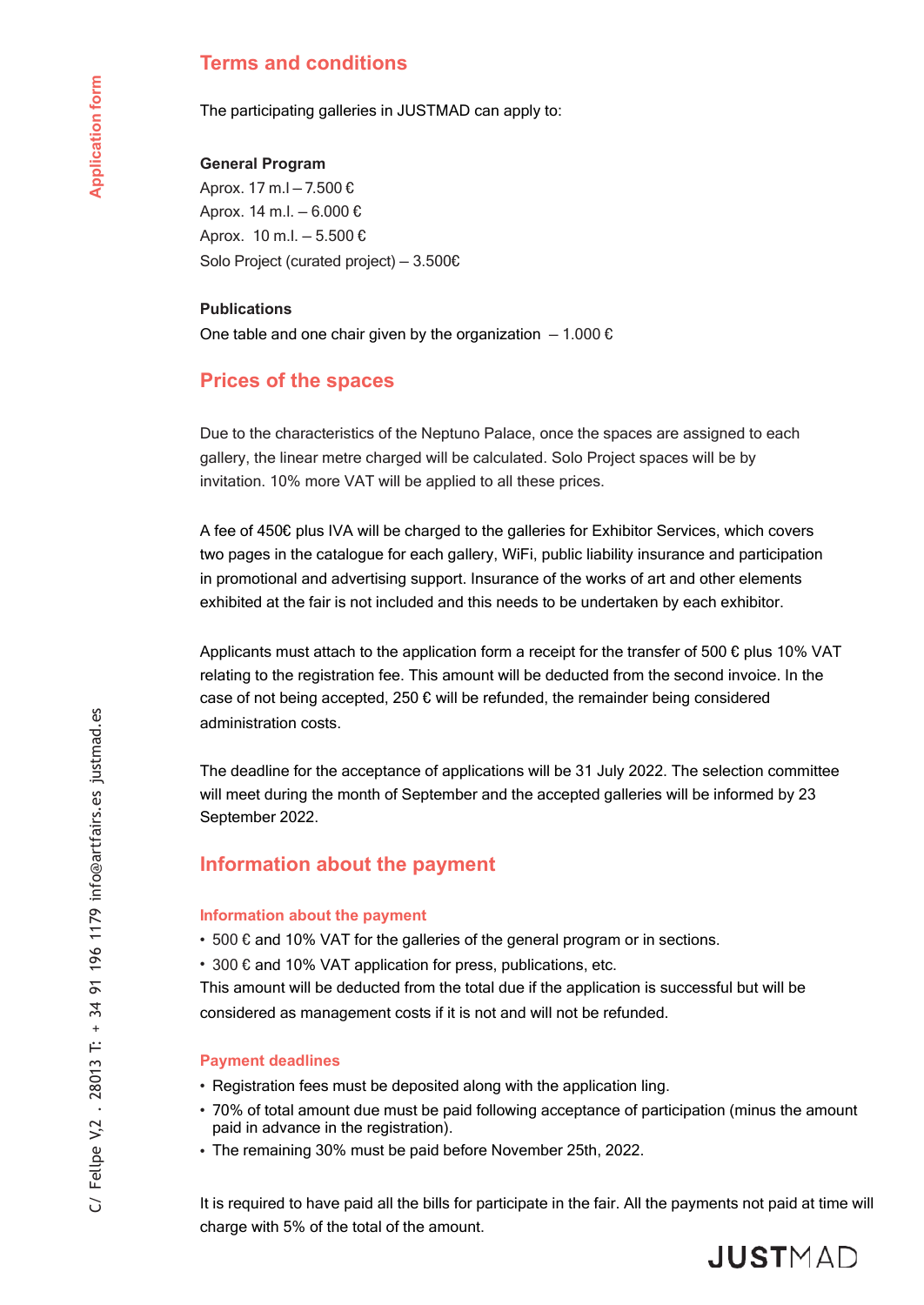### **Payment methods**

### **By wire transfer**

Please notify the JUSTMAD of ces by email prior to making payment via wire transfer. For payments use the following account:

## **Santander**

C/ Fuencarral, 79- 28004 Madrid, España

IBAN: ES31 0049 5120 8023 1607 2449 SWIFT CODE/ BSCHESMMXXX ART FAIRS, S.L.

# JUSTMAD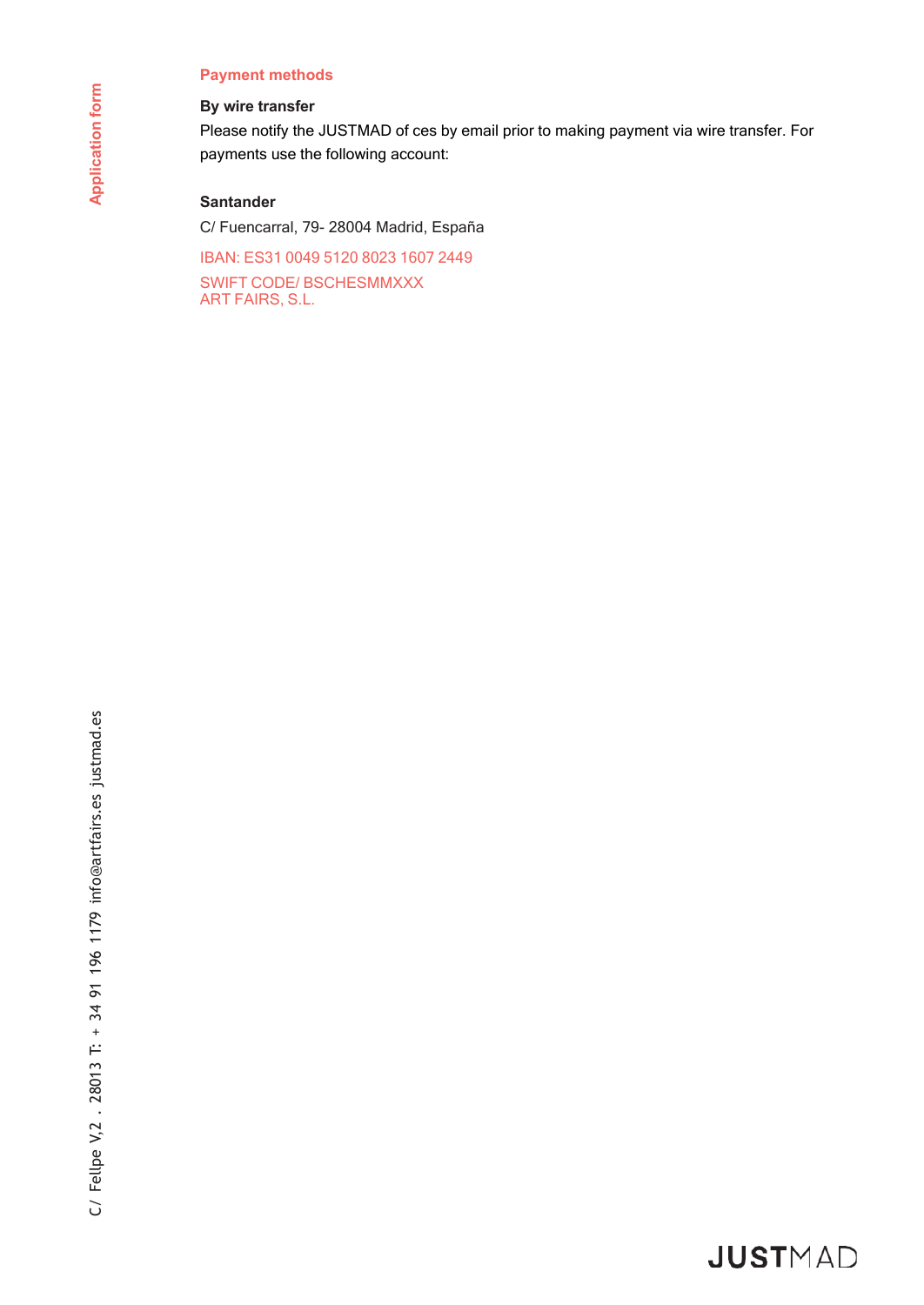# **Application form**

#### **1. General:**

**JUSTMAD** is a project of Art Fairs SL, ("JUSTMAD" onwards). These Conditions of Participation set forth the terms and conditions of the exhibitor's participation in JUSTMAD 2021. JUSTMAD reserves the right to, at any time, issue other rules and regulations of participation.

#### **2. Show dates:**

February 23th-February 26th, 2023.

#### **3. Art works on exhibit:**

Paintings, drawings, and sculpture; graphics and multiples; photography; art books; periodicals, and journals; video. All works shown should be of gallery quality and consistent with the aesthetic parameters set by **JUSTMAD**.

#### **4. Admission to exhibit:**

**JUSTMAD** shall be the sole and final judge of all applications and may accept or reject applications in its sole discretion. Final admission is contingent upon review and approval of an Exhibition Proposal. The exhibitor guarantees that all information in his/ her application is accurate and that every work submitted for exhibition is authentic. Admission will be confirmed in writing. JUSTMAD reserves the right to cancel any application that is accepted on the basis of false information or if the exhibitor fails to comply with these Conditions. If the exhibitor decides, unilaterally, to drop out of the fair, JUSTMAD will not refund any payments made until this point in time. The exhibitor is liable, and will indemnify JUSTMAD for and from any and all loss or damage incurred by JUSTMAD that is a result of any breach of these Conditions. JUSTMAD has the right to require complete details of the exhibition proposal and reserves the right to prohibit the exhibition of any object that does not meet the requirements of the exposition. If necessary, the removal of such objects will be at the expense of the exhibitor.

#### **5. Assignment of spaces:**

The assignment of the exhibition spaces corresponding to each gallery will be undertaken by JUSTMAD, who will carry out the task, taking into account the nature of the works to be exhibited, or following its own criteria and the date the application was received. Due to the amount and diversity of the spaces, the management of JUSTMAD may assign alternative spaces to the proposal received in the application, depending on availability, the gallery owner being able to accept or reject the proposal. In the case that the gallery owner rejects the offer of the booth proposed by the management, and if he/she decides to drop out of the fair, the sum paid will be refunded, less a 250€ administration fee, without the right to any subsequent claim. In the case that there is a change in pricing and the gallery rejects the space, the sum paid will be refunded, less a 250€ administration fee. Such a refund will only be possible between 23 September and 10 October. After this date no claim about the spaces will be accepted. In the case that the gallery owner drops out of the fair unilaterally subsequent to these dates, will not have a refund.

JUSTMAD may, if necessary, change the location of allocated space, as well as alter the final layout of the booth if circumstances demand such measure. The exhibitor commits to respect the aesthetic guidelines of JUSTMAD, and also to adapt to any necessary demands for the compliance of the regulations of the organisers. JUSTMAD does not offer any guarantee

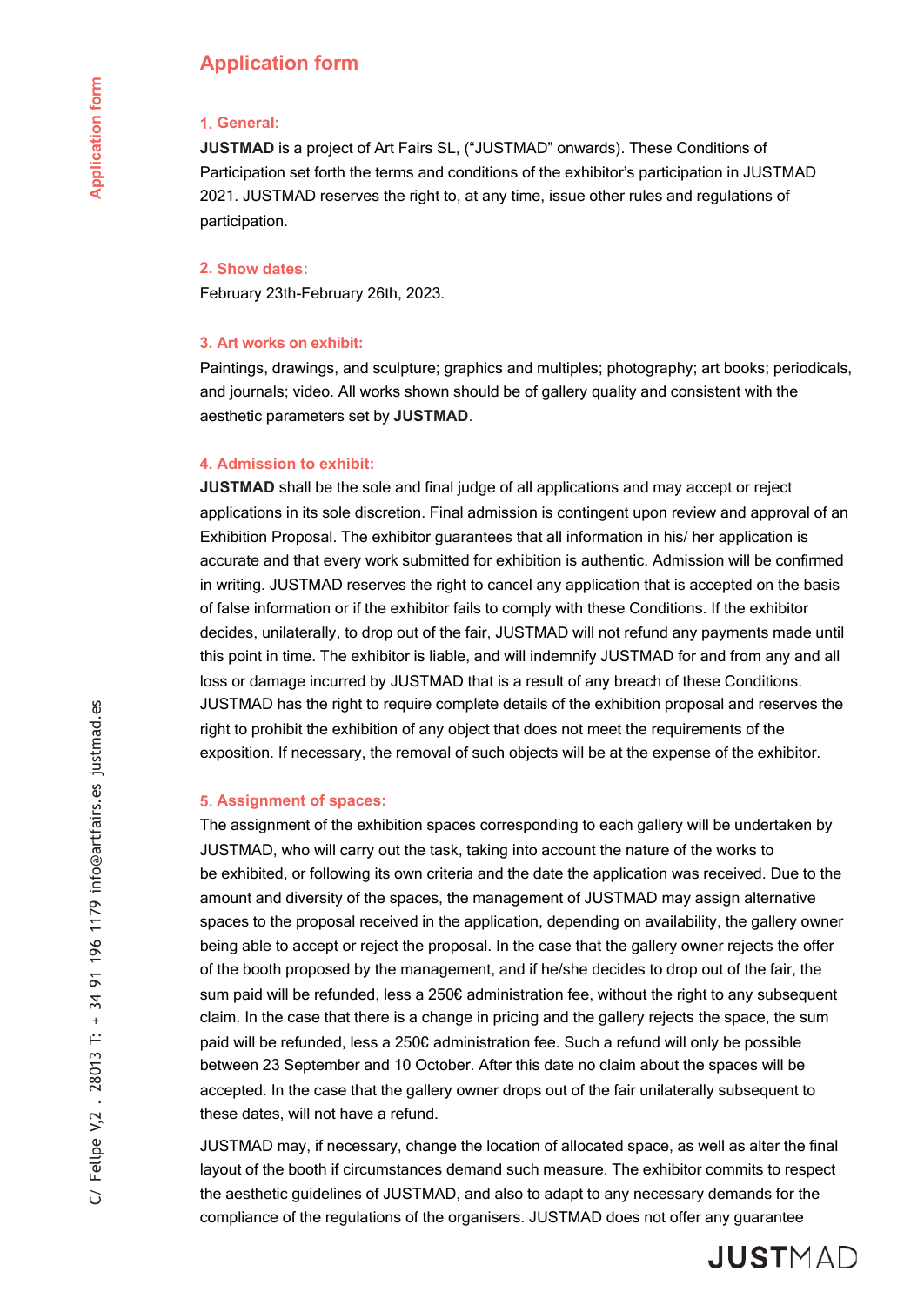regarding the location of the stand, the area, or the configuration of the space. The area in m2 will not be considered definitive until the publication of the final floorplan of the fair. The exhibitor understands that any area will be considered an estimate until the publication of the definitive floorplan with the definitive exhibition surface, which might differ from that initially assigned. JUSTMAD reserves the right to rearrange the layout of unoccupied areas, and to alter entrances and exits to and from the exhibition space, halls, and aisles. The de nite allocation of space will be communicated to the exhibitor once all the payments have been made.

#### **6. Co-exhibitors:**

No exhibitor may sublet his/her booth either entirely or partially without the express written consent of JUSTMAD. Products, exhibitors or individuals other than those specified in the exhibitor's application cannot be shown or advertised in the booth.

#### **7. Promotional material:**

The fair will provide different promotional materials to the exhibitors, with the aim of these galleries inviting collectors and VIPs to visit JUSTMAD. The general and professional invitations, and in particular the VIP cards, are for the exclusive use of guests invited by the galleries. The exhibitors may only access the fair with an exhibitor's pass. The quantities assigned depend directly on the size of the area booked.

|                                      | <b>Publicacio</b><br>nes/<br><b>Editoriales</b> | <b>Espacios de</b><br>10 metros<br>lineales | <b>Espacios de</b><br>14 metros<br>lineales | <b>Espacios de</b><br>17 m.l<br>o más |
|--------------------------------------|-------------------------------------------------|---------------------------------------------|---------------------------------------------|---------------------------------------|
| <b>Invitaciones</b><br>generales     | 10                                              | 20                                          | 25                                          | 30                                    |
| <b>Invitaciones</b><br>profesionales | 10                                              | 20                                          | 25                                          | 30                                    |
| <b>Invitaciones</b><br>VIP           |                                                 | 2                                           |                                             | 5                                     |

#### **8. Inspection of the exhibited works:**

The management of the fair together with the Selection Committee will inspect, both during the set-up and throughout the fair, that the design of each gallery is in accordance with that which has been approved by the Committee for participation at the fair, with respect to its correct positioning and set-up in the stand, dependent on its spatial concept and the objective criteria of the fair. The exhibitor must follow the criteria of the management and in the case of failure to comply with them, the management reserves the right to close down the stand without reimbursement to the exhibitor and the exhibitor will have no right to receive any amount in regard to compensation or whatever other reason. Any increase or reduction of walls in the stand must be approved by the managemen of the fair.

#### **9. Alterations to the plan of the stand:**

Only the booths of 12 linear metres or above can be modified by adding a storage space to the booth, which will always need to be checked and approved by the management of the fair. Walls added in the middle of the booth will not be accepted; only the walls which adjoin an aisle will be accepted, under the supervision of the management.

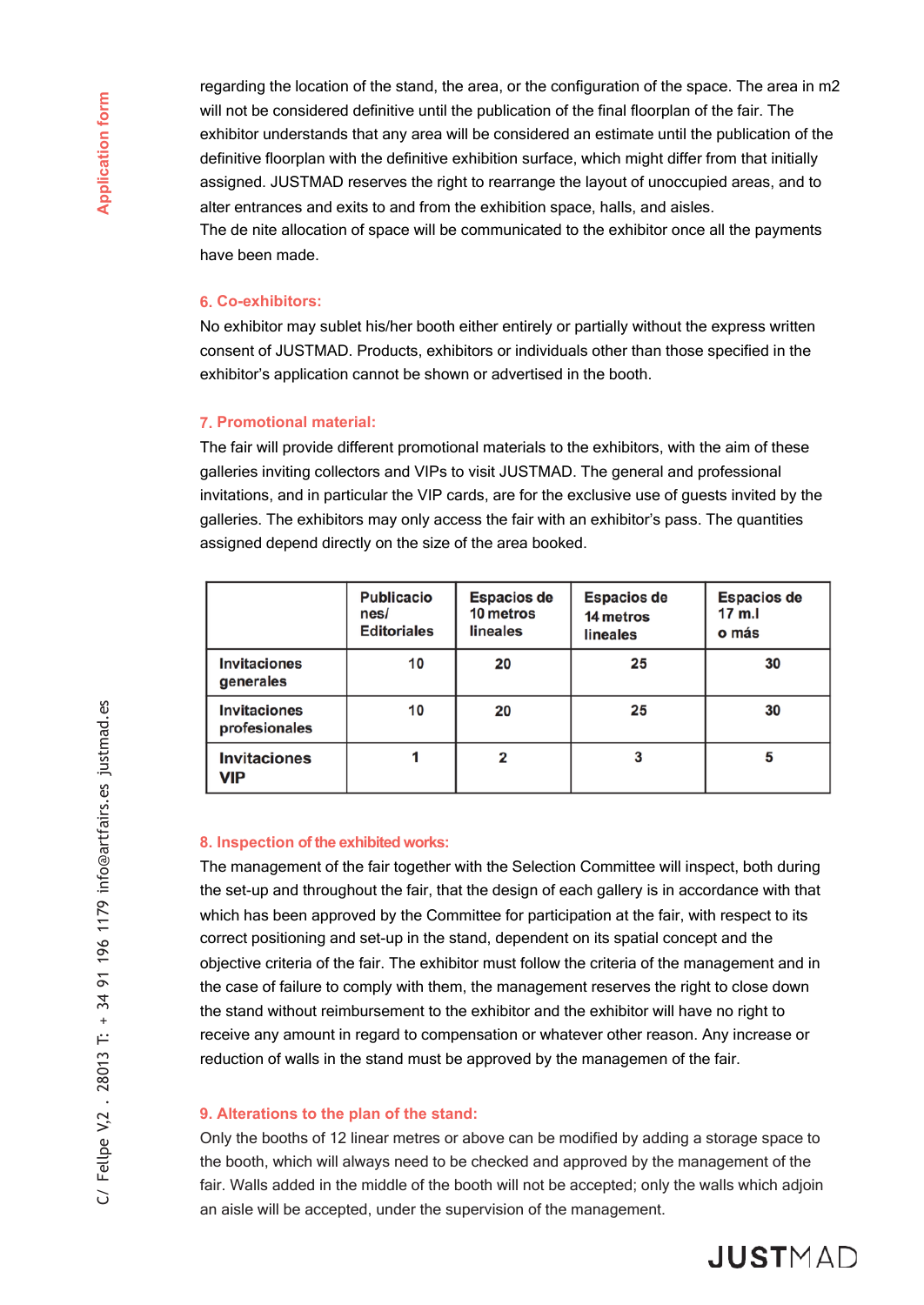#### **10. Storerooms:**

The fair will facilitate communal storage spaces for the galleries on each floor. The management of JUSTMAD accepts no responsibility for the stored works and will not undertake any type of internal organization of the storerooms.

### **11. Payment conditions:**

70% deposit of the total amount due must be paid following the acceptance of the application. A second payment of 30% must be deposited before November 25th, 2022. In the case the exhibitor fails to make payment as agreed, they will be in default and JUSTMAD will have the right to retain exhibitor's deposit and all other amounts paid. JUSTMAD reserves the right to pursue any and all other measures according to the local law with respect to exhibitor's default.

#### **12. Default and/or Breach:**

In the event that exhibitor fails to fulfil payments as agreed herein or breaches any term or condition contained in this agreement (or any other supplemental documents incorporated, such as the Exhibitor Kit), exhibitor shall be in default under the terms of this agreement, and 120% of all fees shall be payable to JUSTMAD as collateral damages. Exhibitor acknowledges that the additional 20% assessed is reasonably related to JUSTMAD's anticipated loss of revenues. JUSTMAD shall thus have the right to retain exhibitor's deposit and all other amounts paid under the terms of this agreement. JUSTMAD reserves any other remedies with respect to any default by exhibitor. In the event of default by exhibitor, JUSTMAD shall have the right, but not the obligation, to lease the subject booth space to another exhibitor prior to the Exhibition.

#### **13. Insurance and exemption from liability:**

It is the exhibitor's prerogative to obtain insurance coverage for damage to or loss of any article at the show due to any reason, including re, theft, burglary, breakage, leakage and water damage, or transport to or from the show grounds. In any event, the exhibitor assumes all risk of loss or damage to any of its Articles. JUSTMAD will not be liable to any exhibitor for any direct, incidental or consequential damages or loss to exhibitor, to his/her property or articles in any way connected with exhibitor's participation. JUSTMAD will not accept any responsibility for the wellbeing of any art and materials consigned to or in the possession of any exhibitor during the exhibition. All of exhibitor's personal property of every kind of description which may at any time be in the booth space or on the exhibition premises shall be at exhibitor's sole risk, and JUSTMAD shall not be liable for any damage, that is, property loss suffered by the exhibitor, including theft. JUSTMAD shall not be liable for any such injury or damage caused by other exhibitors or any other person(s) either on the exhibition premises or elsewhere.

#### **14. Security:**

Security services will be provided 24 hours a day by uniformed guards during the show and at the showing areas. Guard service will commence the first day of installation and continue until the dismantling is over. Nevertheless, JUSTMAD shall not be liable for any loss or damage due to theft. To maintain security, once set-up begins, nothing can be removed from the show premises unless accompanied by a merchandise and/or security pass, through the dismantling period. Only exhibitors may bring articles onto the premises throughout the duration of JUSTMAD.

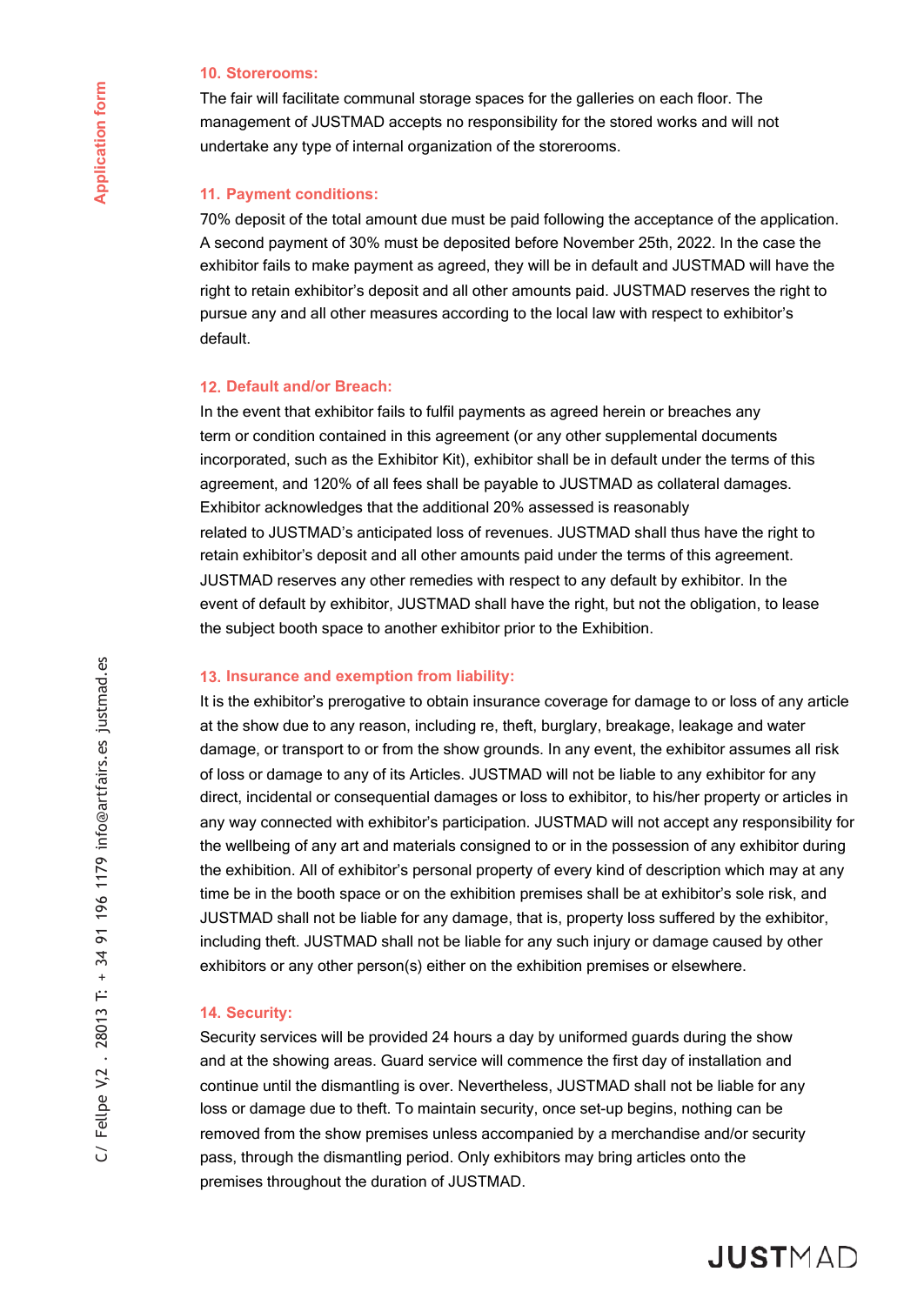#### **15. Electrical services:**

JUSTMAD will provide common area lighting, but shall not be liable for any loss or damage due to failure or interruption of any service. No exhibitor is allowed to install his/ her own power connections. Fire, safety and security regulations must be adhered to.

#### **16. Maintenance:**

**JUSTMAD** will be responsible for keeping the common areas of the show site clean. Each exhibitor is responsible for the maintenance of his/her booth and will leave the booth in the same condition in which it was found, reasonable wear and tear accepted. All hanging devices must be removed from the wall when dismantling the booth.

#### **17. Expenses and taxes:**

The exhibitor assumes full responsibility for the payment of expenses incurred by the gallery's management and staff in connection with the operation of its booth. It is not the responsibility of JUSTMAD to advise exhibitors on city, state or local taxes derived from sales. All city, state and local taxes, and licenses, if any, are responsibility of participating exhibitors.

#### **18. Contract terms to be exclusive:**

This written agreement contains the sole and entire agreement between the parties, and supersedes any and all other agreements between them. The parties acknowledge and agree that neither of them has made any statement with respect to the subject matter of this agreement or any comments inducing the execution and delivery of this agreement except those that are specifically set forth in this agreement. Each party acknowledges that it has relied on its own judgment in entering into the agreement. The parties further acknowledge that any statements or comments that may have been made prior to this agreement by either of them to the other are void and of no effect and that neither of them has relied on the same in connection with her or its dealings with the other. Any and all changes or modi cation to these terms must be executed in advance, in writing.

#### **19. General remarks:**

**JUSTMAD** JUSTMAD is entitled in the case of compelling reasons to postpone, reschedule, relocate, shorten or extend the exhibition without liability or obligation to the exhibitor. The liability of JUSTMAD for failure to perform its obligations under this agreement is limited to a refund of the exhibitor's deposits and booth fees paid. Further, if JUSTMAD is delayed or prevented from performing any of its obligations under this agreement by any cause whatsoever beyond JUSTMAD's control, the period of such delay or such prevention shall be deemed added to the time herein provided for the performance of any such obligation by JUSTMAD, or JUSTMAD, in its sole discretion, may cancel this agreement and the parties hereto shall be released of all further obligations and liabilities each may have to the other. JUSTMAD reserves the right to expel from the exhibition any exhibitor who violates the rules stated herein. The exhibitor will remain liable for the liquidation of the booth rental and any additional charges incurred.

Notwithstanding any conflict of law provisions, Spanish laws shall be applicable to these Conditions and all matters arising from exhibitor's participation in JUSTMAD.

I have read the above terms and conditions, understand these terms and agree to all as stated.

Signature:

Date:

 $\tilde{G}$ 

Fellpe V,2. 28013 T: + 34 91 196 1179 info@artfairs.es justmad.es